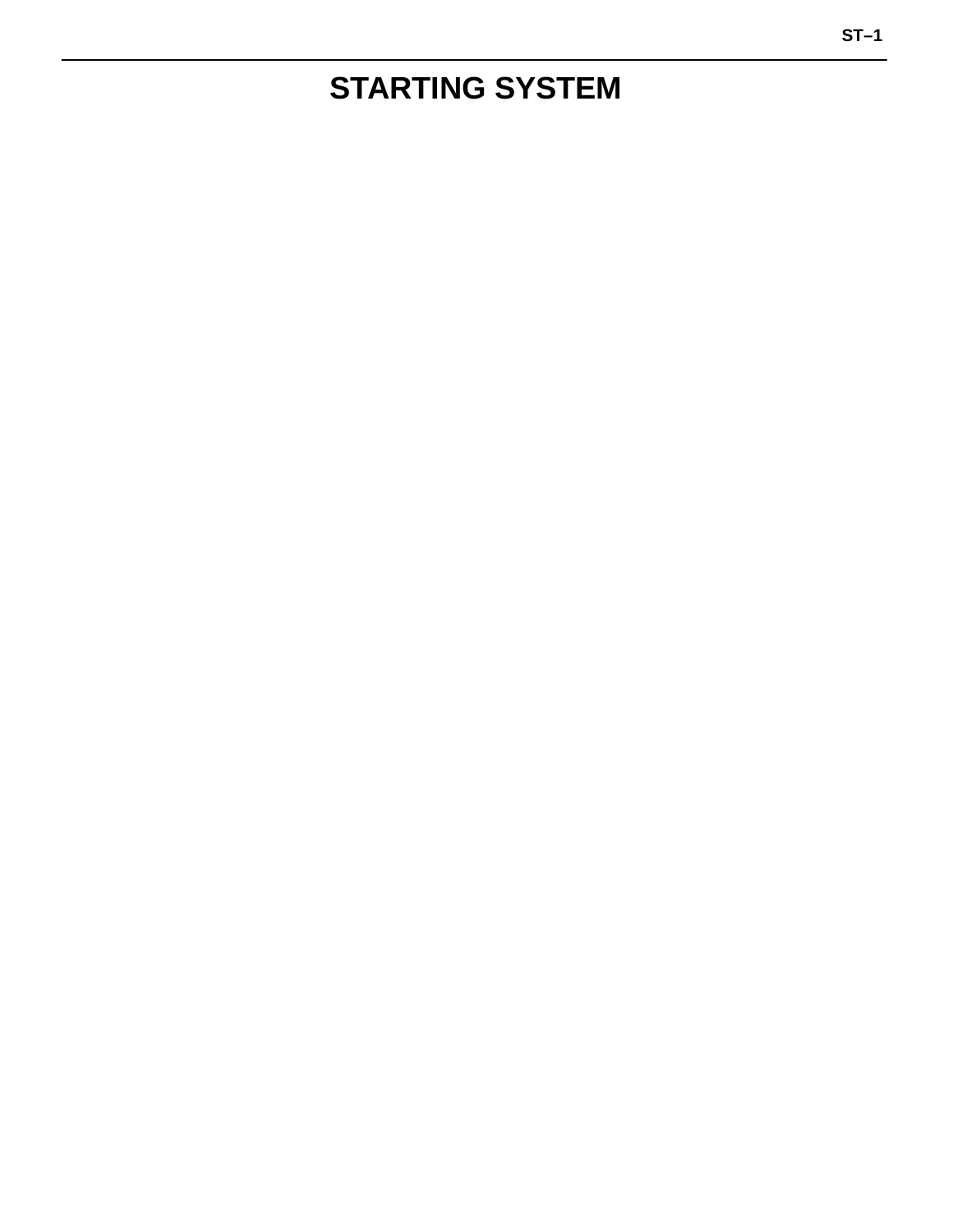# **PREPARATION SST (SPECIAL SERVICE TOOLS)**

| 09286-46011 | Injection Pump Spline Shaft<br>Puller | Armature bearing       |
|-------------|---------------------------------------|------------------------|
| 09820-00030 | Alternator Rear Bearing Replacer      | Armature front bearing |

### **RECOMMENDED TOOLS**

| - 20 |  | 09082-00050<br><b>TOYOTA Electrical Tester Set</b> |  |
|------|--|----------------------------------------------------|--|
|------|--|----------------------------------------------------|--|

### **EQUIPMENT**

| Dial indicator   | Commutator        |
|------------------|-------------------|
| Magnetic finger  | Steel ball        |
| Pull scale       | Brush spring      |
| Sandpaper        | Commutator        |
| Torque wrench    |                   |
| V-block          | Commutator        |
| Vernier calipers | Commutator, Brush |

# **ON–VEHICLE INSPECTION**

**NOTICE: Before changing the starter, check the following items again:**

- **Connector connection**
- **Accessory installation, e.g.: theft deterrent system**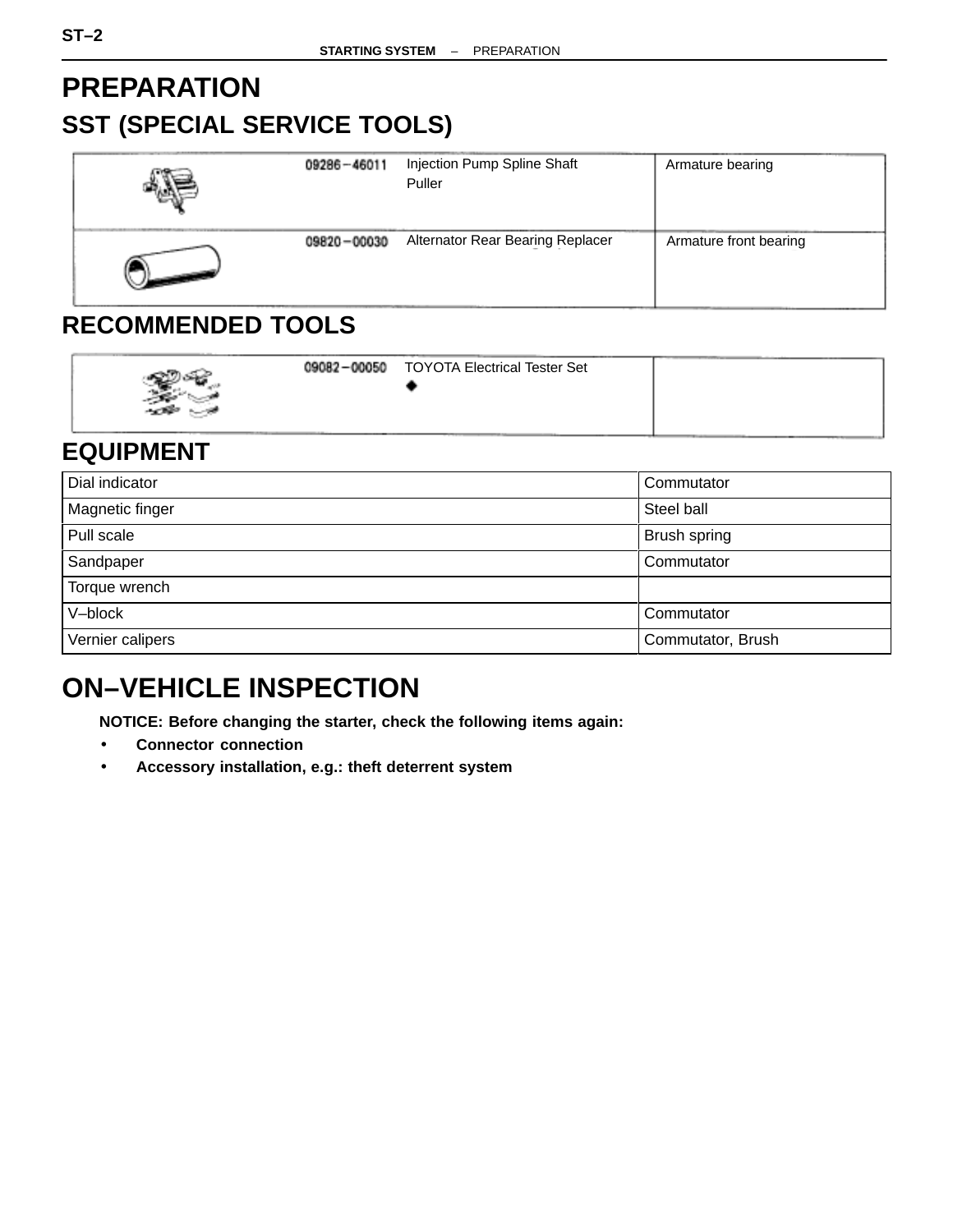# **STARTER COMPONENTS FOR REMOVAL AND INSTALLATION**

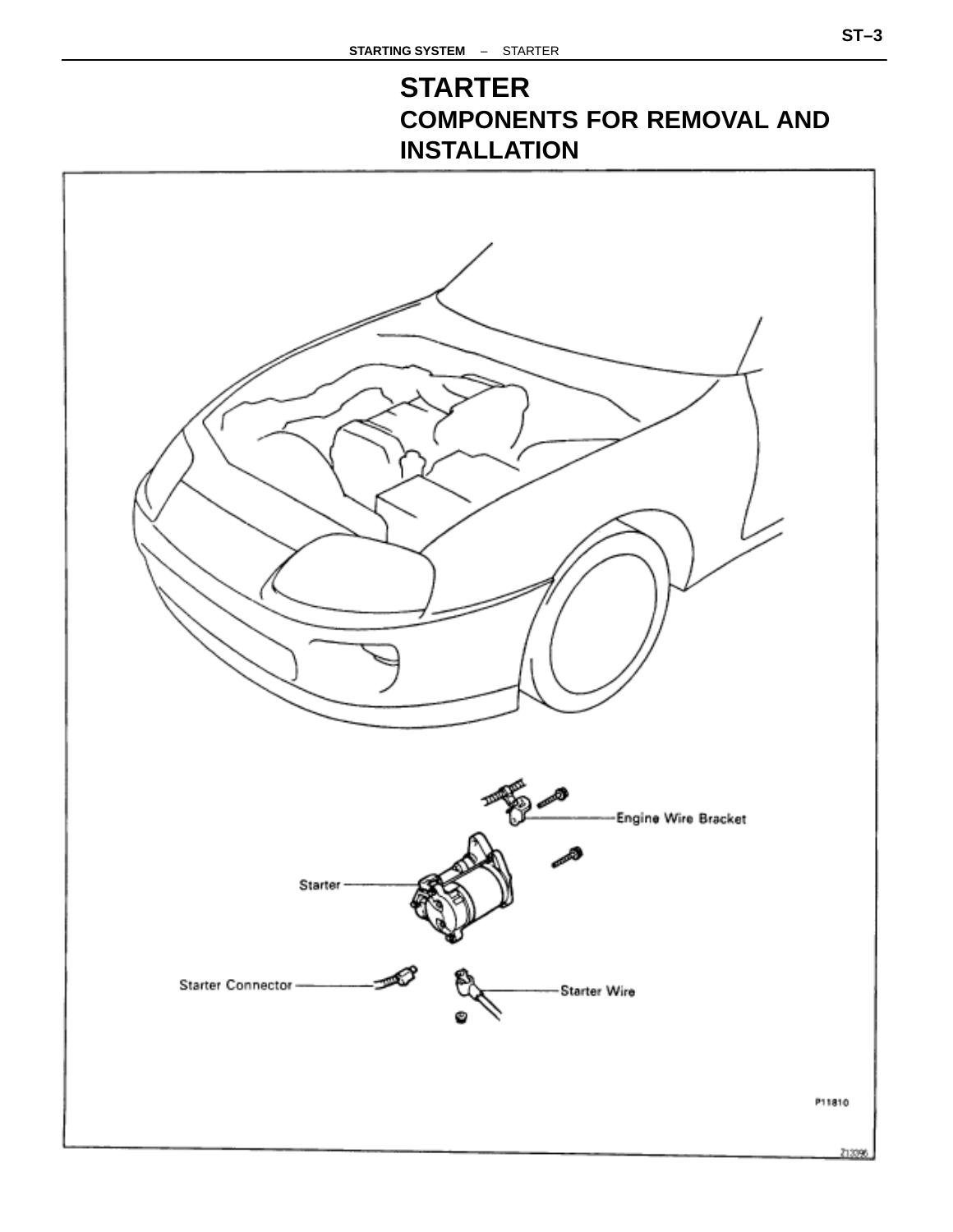P12358



### **STARTER REMOVAL**

**Installation is in the reverse order of removal. REMOVE STARTER**

- (a) Remove the rubber cap and nut, and disconnect the starter wire.
- (b) Disconnect the starter connector.
- (c) Remove the 2 bolts and starter. **Torque: 39 N**⋅**m (400 kgf**⋅**cm, 29 ft**⋅**lbf)**



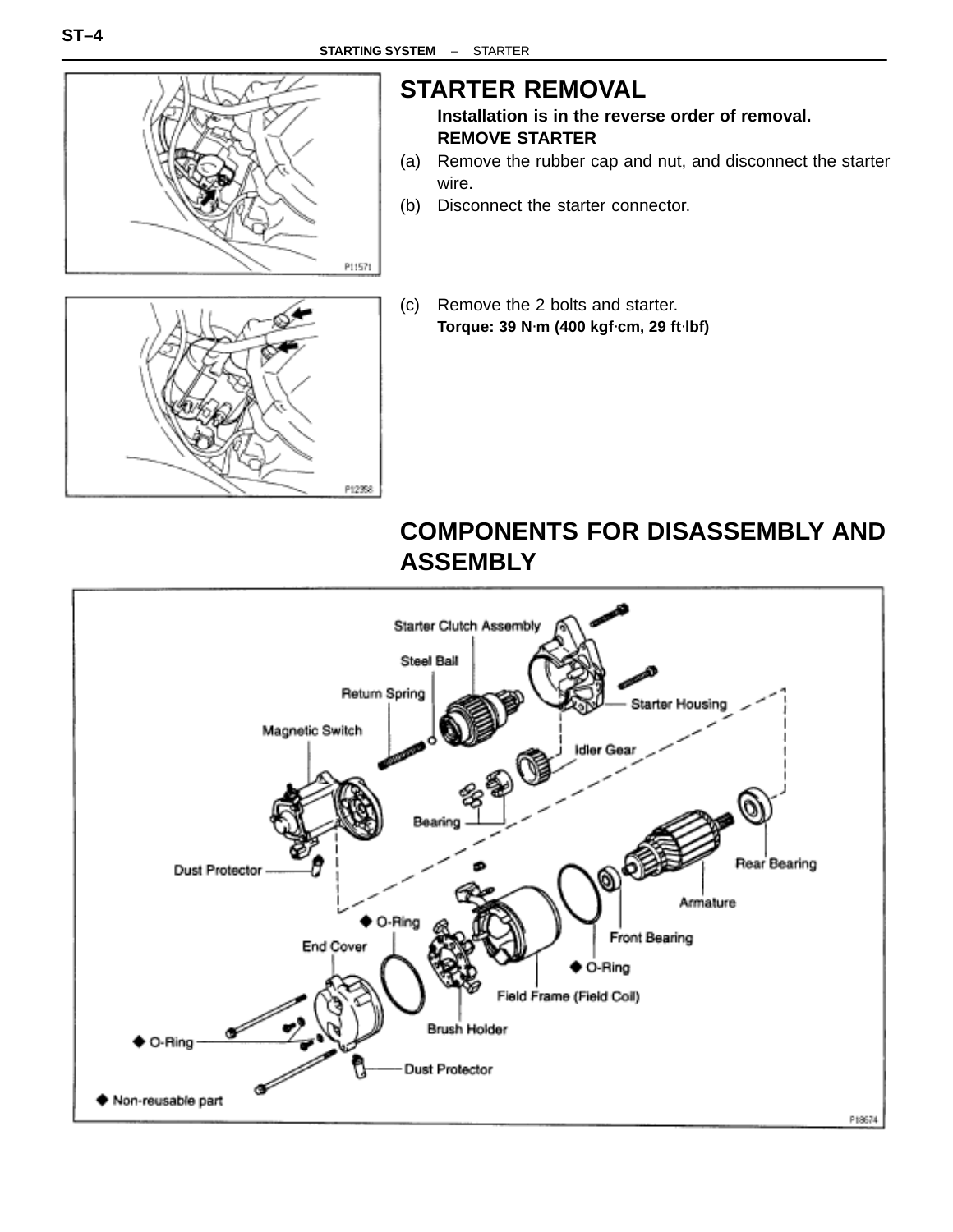

# **STARTER DISASSEMBLY**

**Assembly is in the reverse order of disassembly.** ASSEMBLY HINT: Use high–temperature grease to lubricate the bearings, gears return spring and steel ball when assembling the starter.

**1. REMOVE DUST PROTECTORS** Remove the 2 dust protectors.

#### **2. REMOVE FIELD FRAME AND ARMATURE**

(a) Remove the nut, and disconnect the lead wire from the magnetic switch terminal. **Torque: 7.9 N**⋅**m (81 kgf**⋅**cm, 70 in.**⋅**lbf)**

- P10565
- (b) Remove the 2 through bolts. **Torque: 5.9 N**⋅**m (60 kgf**⋅**cm, 52 in.**⋅**lbf)**
- (c) Pull out the field frame together with the armature.



ASSEMBLY HINT: Align the protrusion of the field frame with the groove of the magnetic switch.

(d) Remove the O–ring from the field frame. ASSEMBLY HINT: Use a new O–ring.



- **3. REMOVE STARTER HOUSING, CLUTCH ASSEMBLY AND GEAR**
- (a) Remove the 2 bolts. **Torque: 5.9 N**⋅**m (60 kgf**⋅**cm, 52 in.**⋅**lbf)**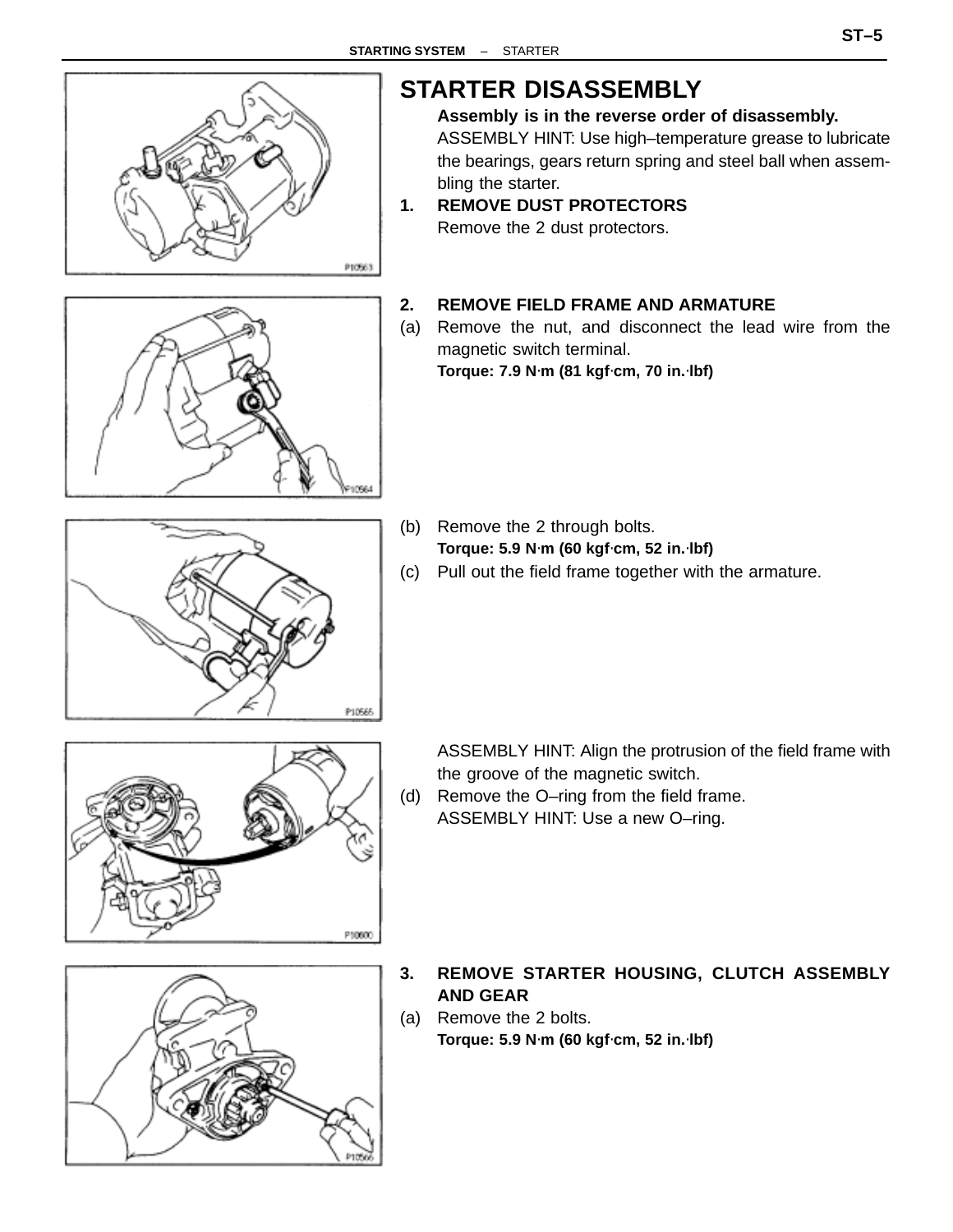

- (b) Remove these parts from the magnetic switch:
	- (1) Starter housing
	- (2) Return spring
	- (3) Idler gear
	- (4) Bearing
	- (5) Clutch assembly

#### **4. REMOVE STEEL BALL**

Using a magnetic finger, remove the steel ball from the clutch shaft hole.

- **5. REMOVE BRUSH HOLDER**
	- (a) Remove the 2 screws, 2 O–rings and end cover from the field frame. ASSEMBLY HINT: Use 2 new O–rings.

**Torque: 1.5 N**⋅**m (15 kgf**⋅**cm, 13 in.**⋅**lbf)**

- (b) Remove the O–ring from the field frame. ASSEMBLY HINT: Use a new O–ring.
- (c) Using a screwdriver, hold the spring back and disconnect the brush from the brush holder. Disconnect the 4 brushes, and remove the brush holder.

**ASSEMBLY NOTICE: Check that the positive (+) lead wires are not grounded.**

**6. REMOVE ARMATURE FROM FIELD FRAME**



### **STARTER INSPECTION AND REPAIR Armature Coil**

#### **1. INSPECT COMMUTATOR FOR OPEN CIRCUIT**

Using an ohmmeter, check that there is continuity between the segments of the commutator.

If there is no continuity between any segment, replace the armature.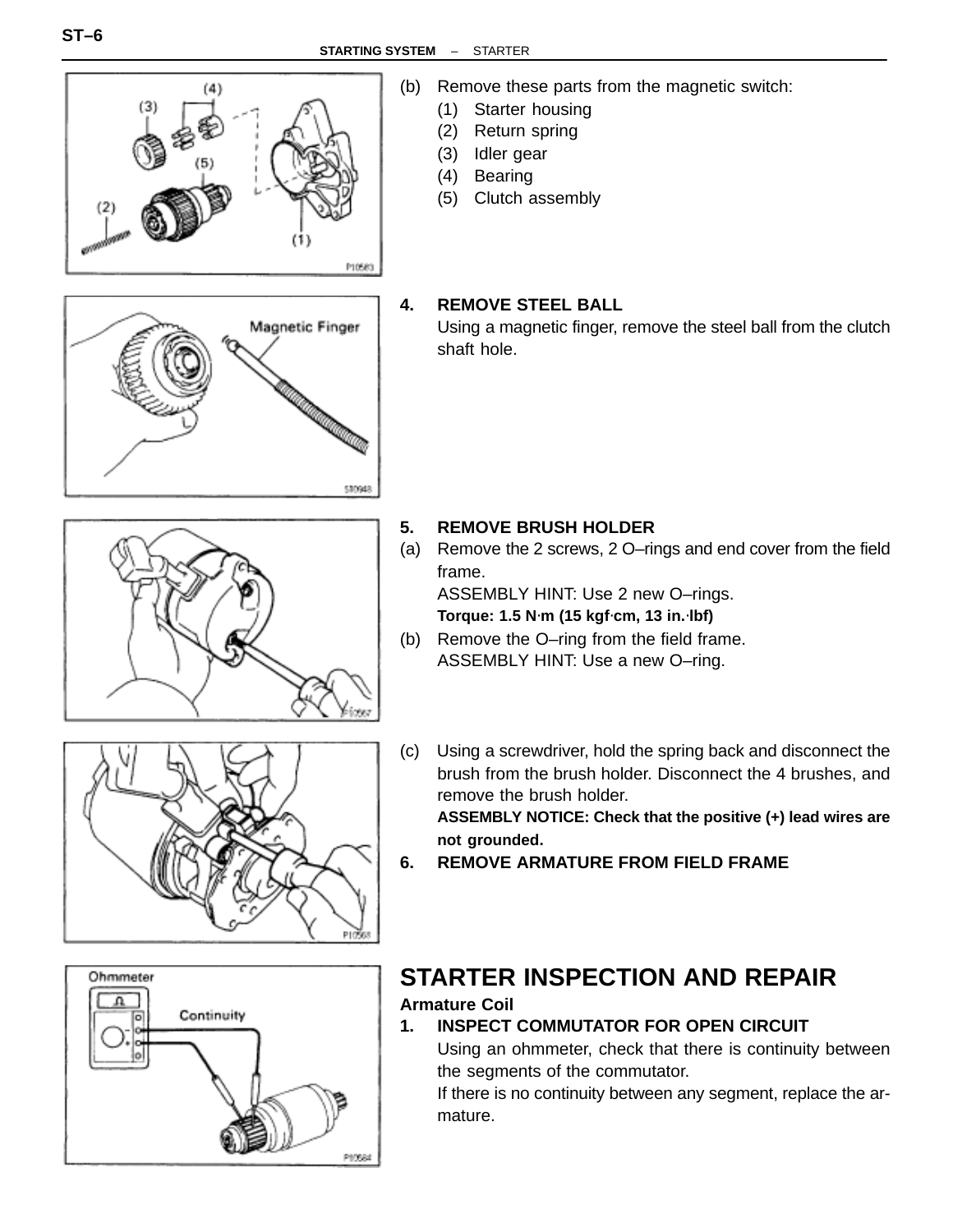

#### **2. INSPECT COMMUTATOR FOR GROUND**

Using an ohmmeter, check that there is no continuity between the commutator and armature coil core. If there is continuity, replace the armature.

### **Commutator**

**1. INSPECT COMMUTATOR FOR DIRTY AND BURNT SURFACE**

If the surface is dirty or burnt, correct it with sandpaper (No.400) or on a lathe.



#### **2. INSPECT COMMUTATOR CIRCLE RUNOUT**

- (a) Place the commutator on V–blocks.
- (b) Using a dial gauge, measure the circle runout. **Maximum circle runout:**

#### **0.05 mm (0.0020 in.)**

If the circle runout is greater than maximum, correct it on a lathe.





#### **3. INSPECT COMMUTATOR DIAMETER**

Using a vernier caliper, measure the commutator diameter. **Standard diameter:**

**30.0 mm (1.181 in.)**

**Minimum diameter:**

#### **29.0 mm (1.412 in.)**

If the diameter is less than minimum, replace the armature.

#### **4. INSPECT UNDERCUT DEPTH**

Check that the undercut depth is clean and free of foreign materials. Smooth out the edge.

**Standard undercut depth:**

#### **0.6 mm (0.024 in.)**

#### **Minimum undercut depth:**

**0.2 mm (0.008 in.)**

If the undercut depth is less than minimum, correct it with a hacksaw blade.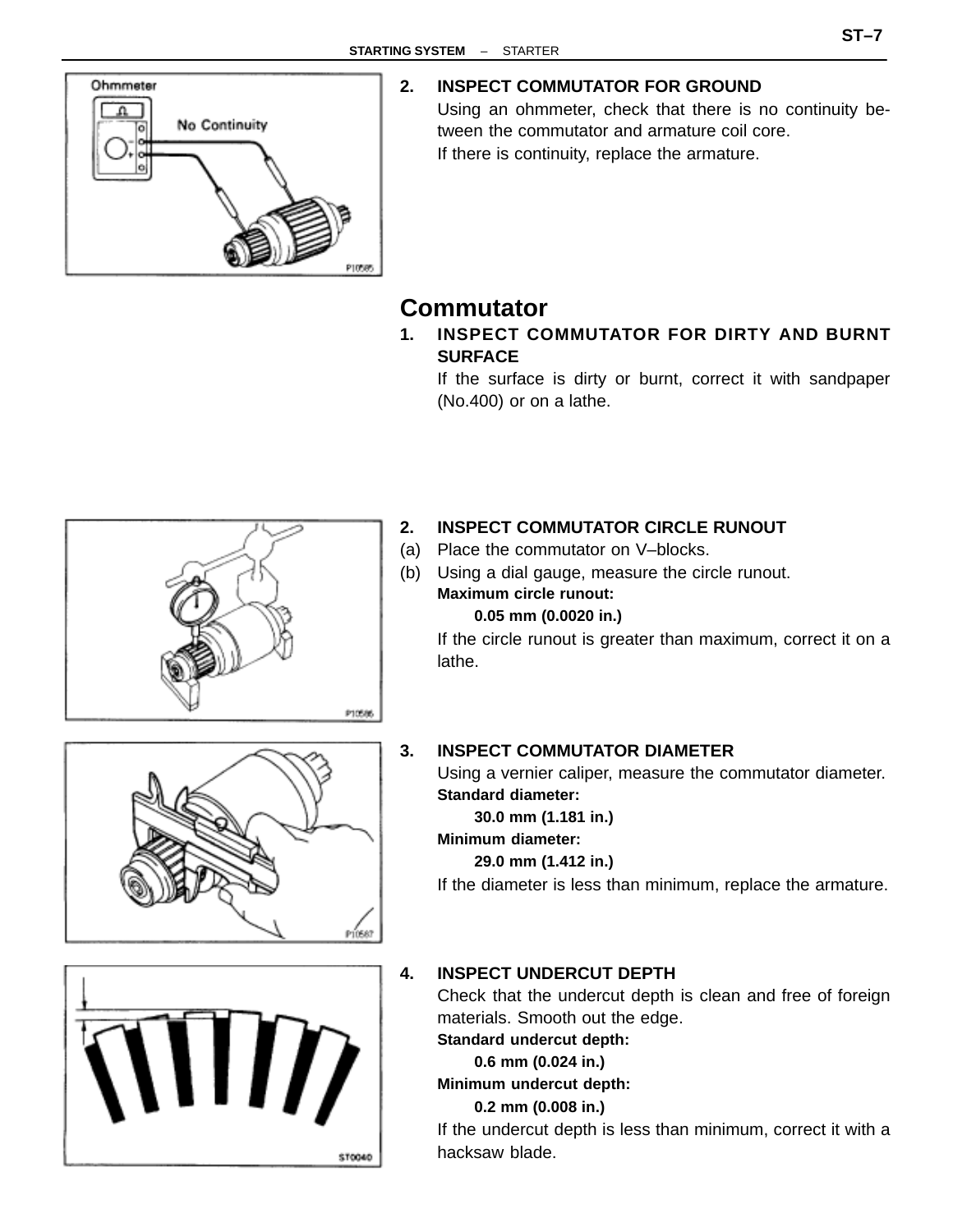

# **Field Frame (Field Coil)**

### **1. INSPECT FIELD COIL FOR OPEN CIRCUIT**

Using an ohmmeter, check that there is continuity between the lead wire and field coil brush lead. If there is no continuity, replace the field frame.



### **2. INSPECT FIELD COIL FOR GROUND**

Using an ohmmeter, check that there is no continuity between the field coil end and field frame. If there is continuity, replace the field frame.



### **Brushes**

#### **INSPECT BRUSH LENGTH**

Using a vernier caliper, measure the brush length. **Standard length:**

**15.5 mm (0.610 in.)**

#### **Minimum length:**

#### **10.0 mm (0.394 in.)**

If the length is less than minimum, replace the brush holder and field frame.



Length

207019

P10590<br>P10591

### **Brush Springs**

#### **INSPECT BRUSH SPRING LOAD**

Take the pull scale reading the instant the brush spring separates from the brush.

**Spring installed load:**

#### **18–24 N (1.79–2.41 kgf, 3.9–5.3 lbf)**

If the installed load is not within specification, replace the brush springs.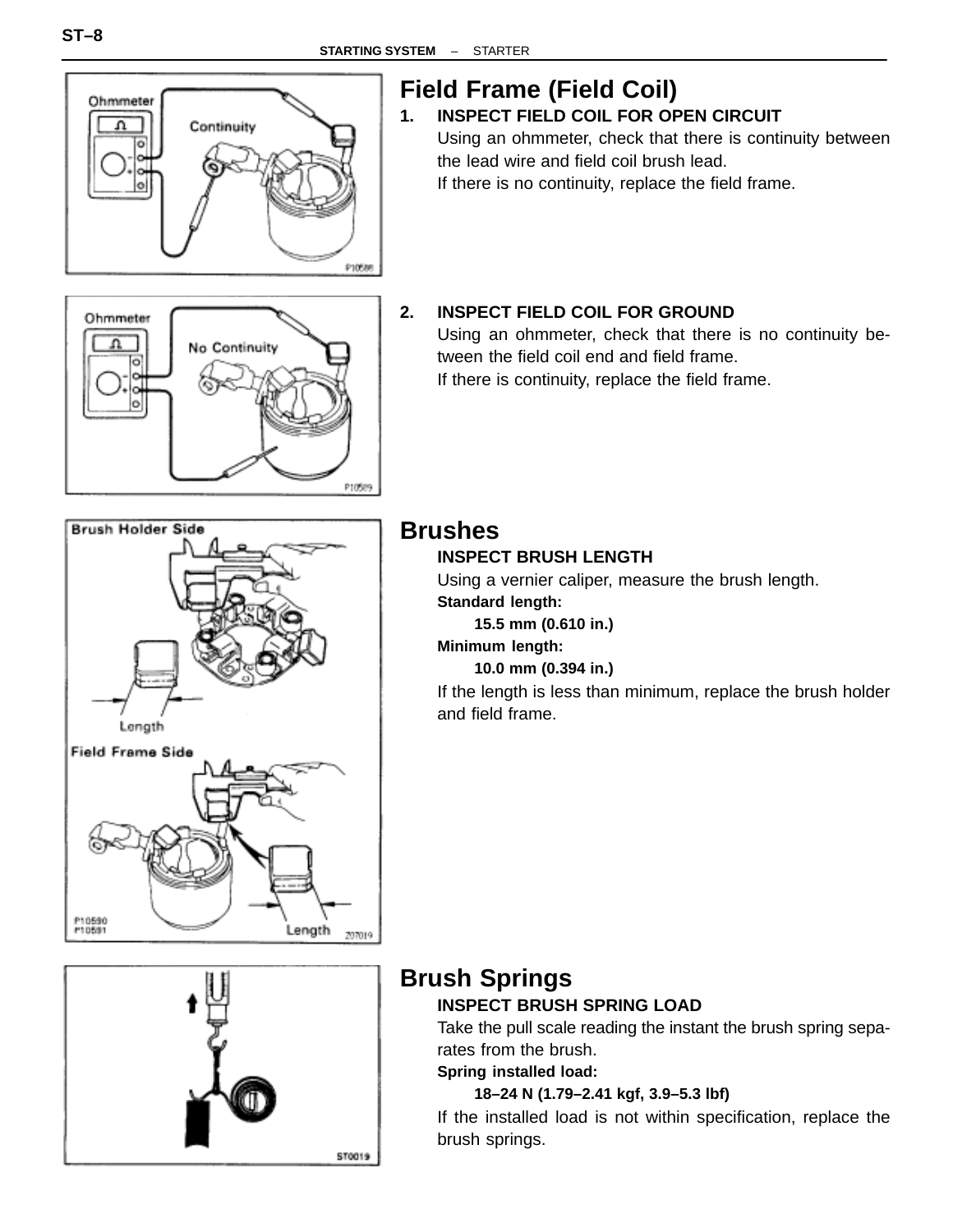

# **Brush Holder**

#### **INSPECT BRUSH HOLDER INSULATION**

Using an ohmmeter, check that there is no continuity between the positive  $(+)$  and negative  $(-)$  brush holders. If there is continuity, repair or replace the brush holder.

# **Clutch and Gears**

#### **1. INSPECT GEAR TEETH**

Check the gear teeth on the pinion gear, idle gear and the clutch assembly for wear or damage.

If damaged, replace the gear or clutch assembly.

If damaged, also check the drive plate ring gear for wear or damage.



#### **2. INSPECT CLUTCH PINION GEAR**

Rotate the pinion gear counterclockwise, and check that it turns freely. Try to rotate the pinion gear clock–wise and check that it locks.

If necessary, replace the clutch assembly.



### **Bearings**

#### **1. INSPECT FRONT BEARING**

Turn each bearing by hand while applying inward force. If resistance is felt or the bearing sticks, replace the bearing.



#### **2. IF NECESSARY, REPLACE FRONT BEARING**

(a) Using SST, remove the bearing. SST 09286–46011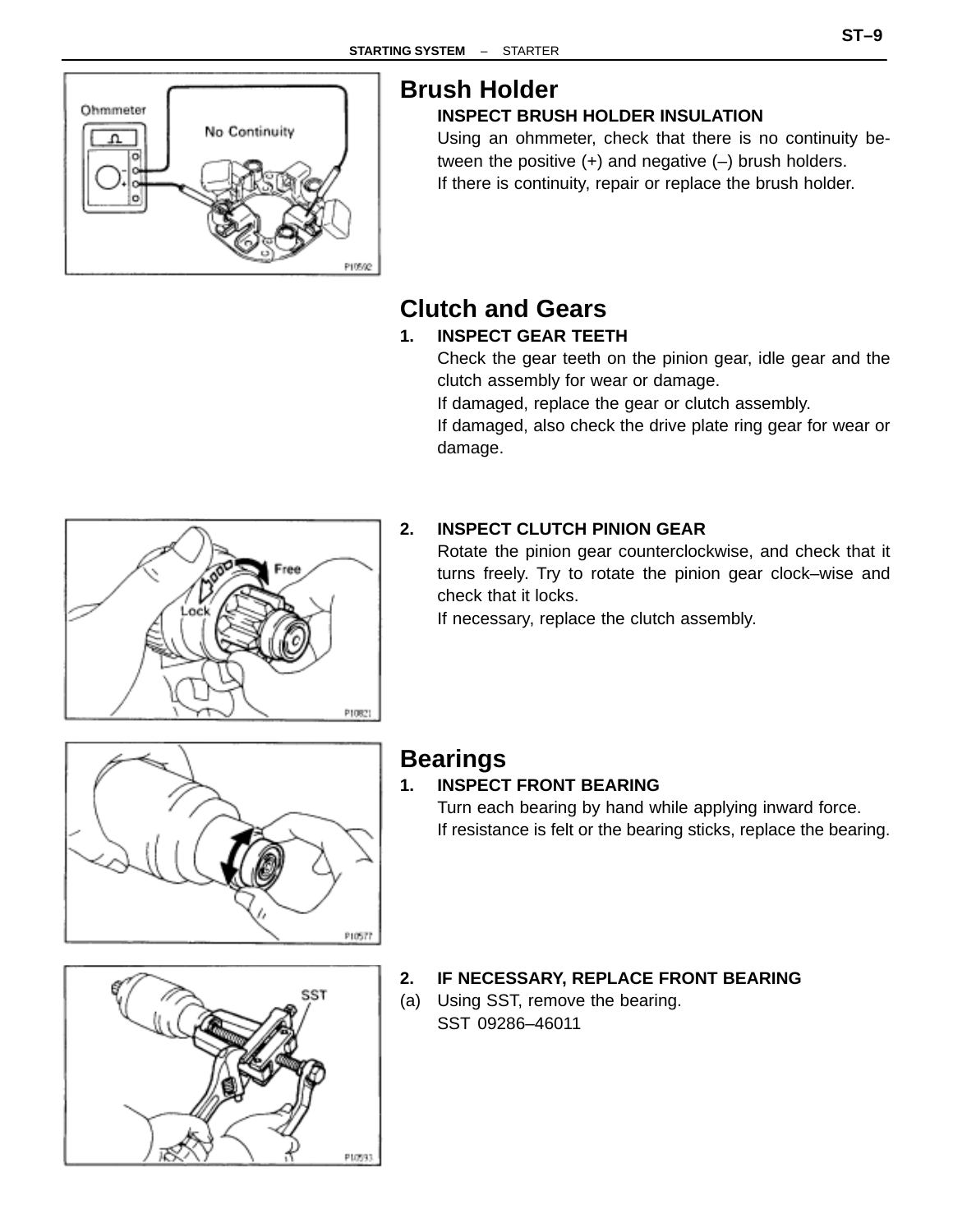

Terminal 50

P10597

Terminal C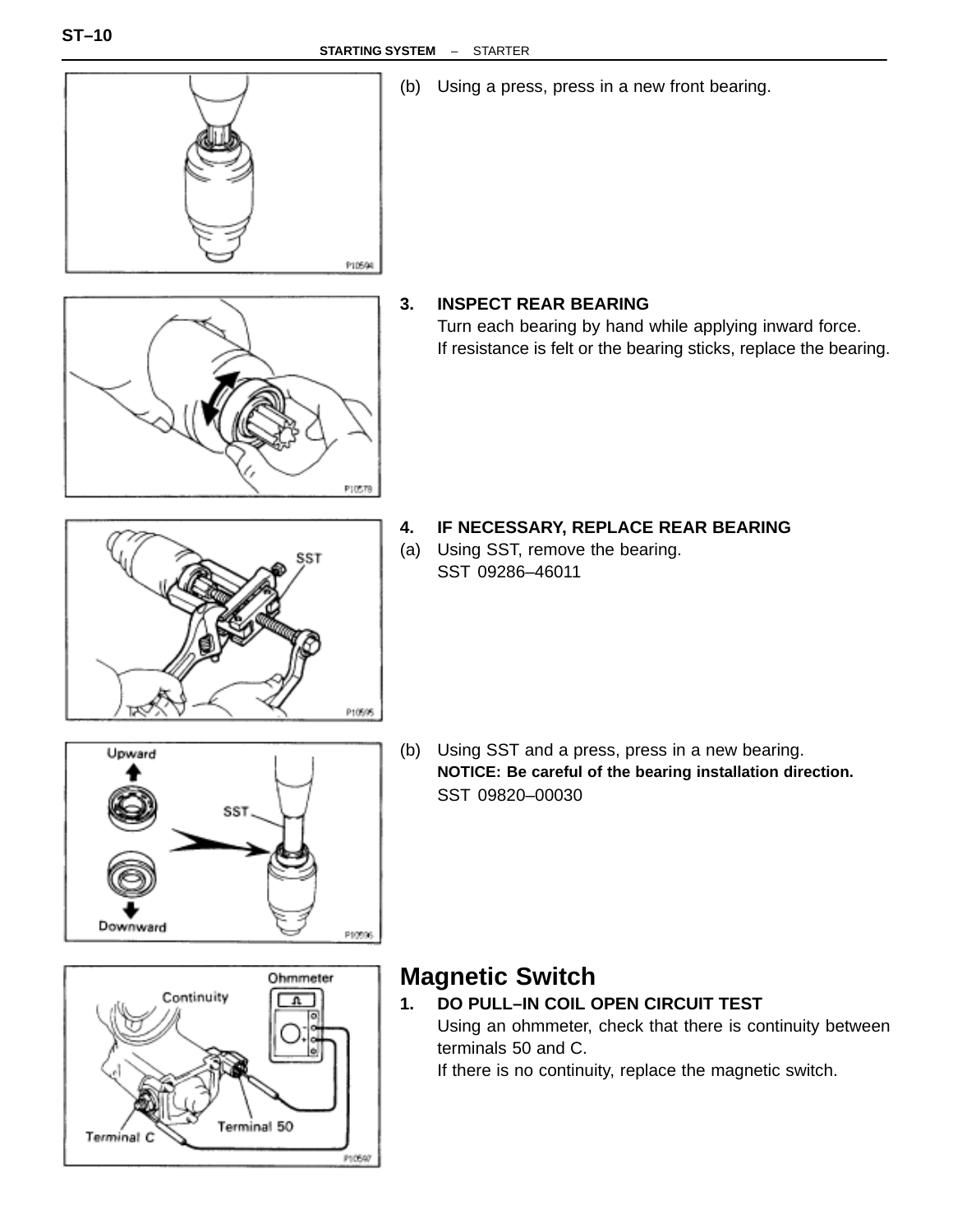

G

۵

P10954

P10952

∓ Battery

⊕

Battery

Terminal 50

Terminal C

Terminal C

**2. DO HOLD–IN COIL OPEN CIRCUIT TEST**

Using an ohmmeter, check that there is continuity between terminal 50 and the switch body.

If there is no continuity, replace the magnetic switch.

### **STARTER PERFORMANCE TEST**

**NOTICE: These tests must be performed with in 3 to 5 seconds to avoid burning out the coil.**

- **1. DO PULL–IN TEST**
- (a) Disconnect the field coil lead wire from terminal C.
- (b) Connect the battery to the magnetic switch as shown. Check that the pinion gear moves outward.

If the pinion gear does not move, replace the magnetic switch.

#### **2. DO HOLD–IN TEST**

While connected as above with the pinion gear out, disconnect the negative (–) lead from terminal C.

Check that the pinion gear remains out.

If the pinion gear returns inward, replace the magnetic switch.



Disconnect



Disconnect the negative (–) lead from the starter body. Check that the pinion gear returns inward.

If the pinion gear does not return, replace the magnetic switch.



#### **4. DO NO–LOAD PERFORMANCE TEST**

- (a) Connect the battery and ammeter to the starter as shown.
- (b) Check that the starter rotates smoothly and steadily with the pinion gear moving out. Check that the ammeter shows the specified current.

#### **Specified current:**

**90 A or less at 11.5 V**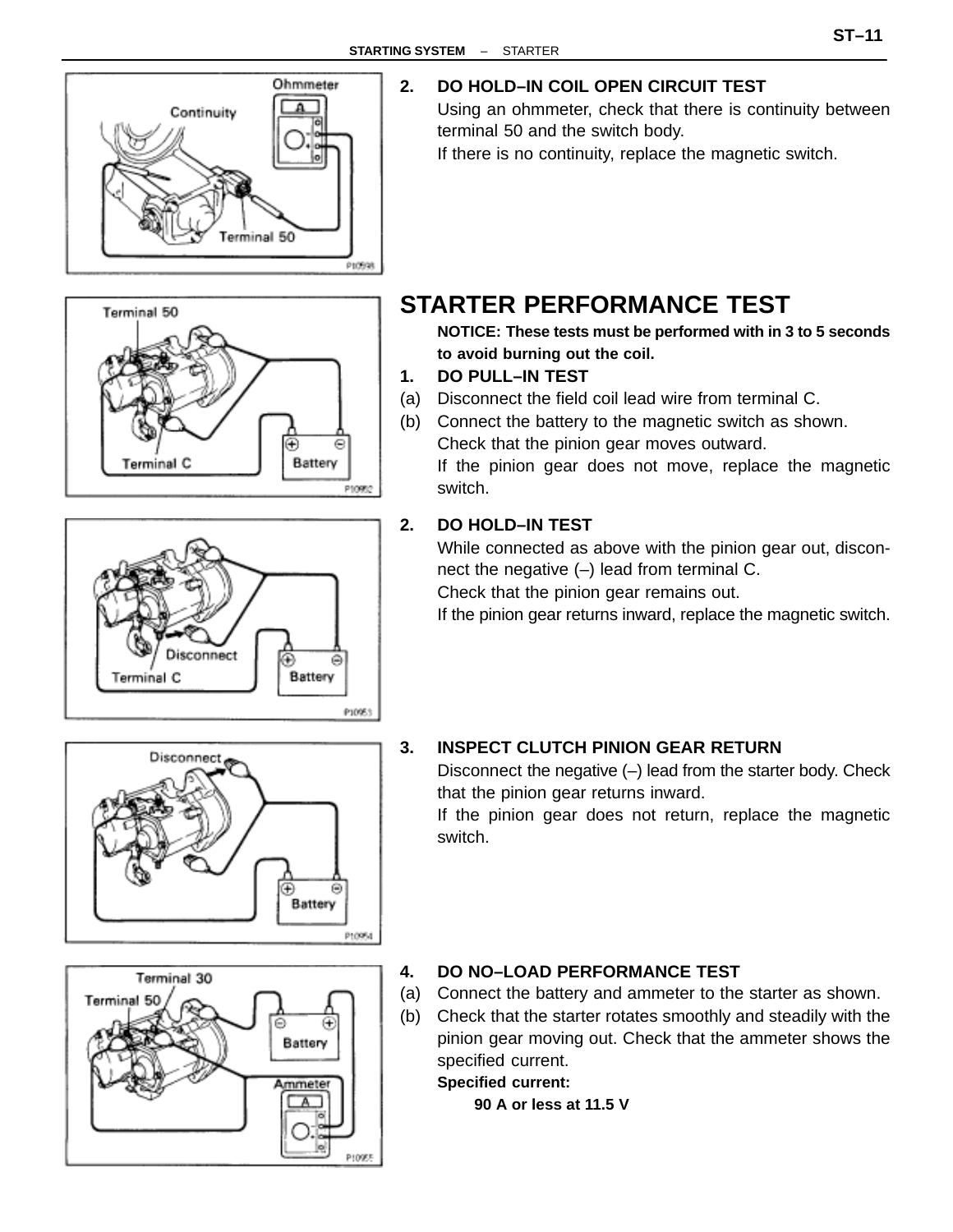

# Continuity Ohmmeter No Continuity Ohmmeter P07170

# **STARTER RELAY STARTER RELAY INSPECTION**

- **1. REMOVE STARTER RELAY ("ST")** LOCATION: In the engine compartment relay box. Remove the relay box cover and starter relay.
- **2. INSPECT STARTER RELAY**
- **A. Inspect relay continuity**
- (a) Using an ohmmeter, check that there is continuity between terminals 1 and 2.
- (b) Check that there is no continuity between terminals 3 and 5. If continuity is not as specified, replace the relay.



#### **B. Inspect relay operation**

- (a) Apply battery voltage across terminals 1 and 2.
- (b) Using an ohmmeter, check that there is continuity between terminals 2 and 5.

If operation is not as specified, replace the relay.

**3. REINSTALL STARTER RELAY**